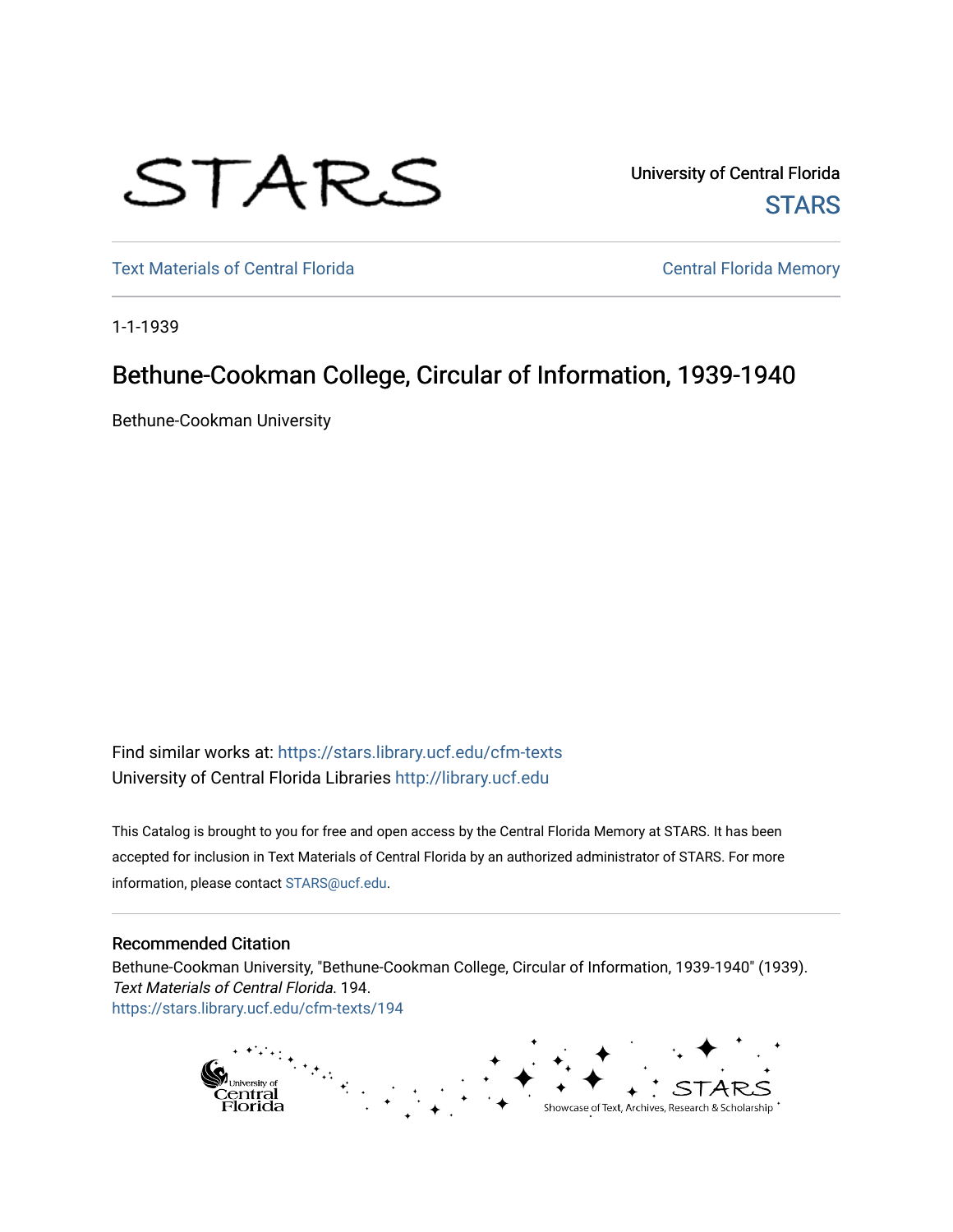# Bethune-Cookman College

## **CIRCULAR of INFORMATION**

1939-1940



Dear Friend:

..................

 $\begin{minipage}{0.9\linewidth} \textbf{m} & \textbf{m} & \textbf{m} & \textbf{m} & \textbf{m} & \textbf{m} & \textbf{m} & \textbf{m} & \textbf{m} & \textbf{m} & \textbf{m} & \textbf{m} & \textbf{m} & \textbf{m} & \textbf{m} & \textbf{m} & \textbf{m} & \textbf{m} & \textbf{m} & \textbf{m} & \textbf{m} & \textbf{m} & \textbf{m} & \textbf{m} & \textbf{m} & \textbf{m} & \textbf{m} & \textbf{m} & \textbf{m} & \textbf{$ 

......................

We are sending this bulletin that you may get information concerning Bethune-Cookman College. We hope you will read it carefully and become one of our members.

THE REGISTRAR.

DR. MARY MCLEOD BETHUNE, President JAMES A. BOND, Dean-Registrar

#### A STANDARD JUNIOR COLLEGE

Accredited by the Association of Colleges and Secondary Schools of the Southern States Member of American Association of Junior Colleges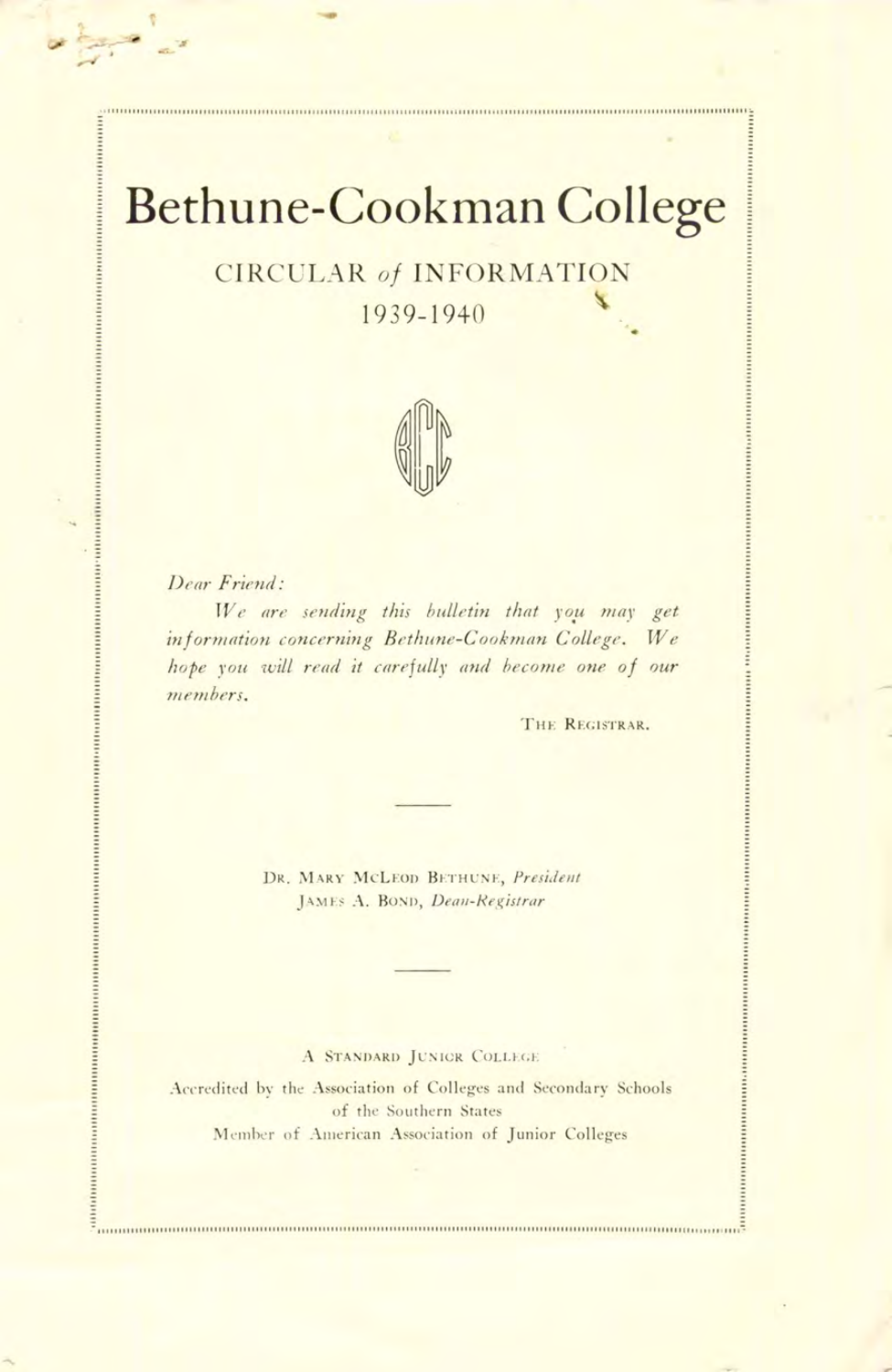

## DR. MARY MCLEOD BETHUNE President

The President is assisted in the procecution of the academic program by a faculty representing such outstanding<br>colleges and universities as: Talladega, Howard,<br>Harvard, Northwestern, Cincinnati, Atlanta, Columbia, Iowa, and New York.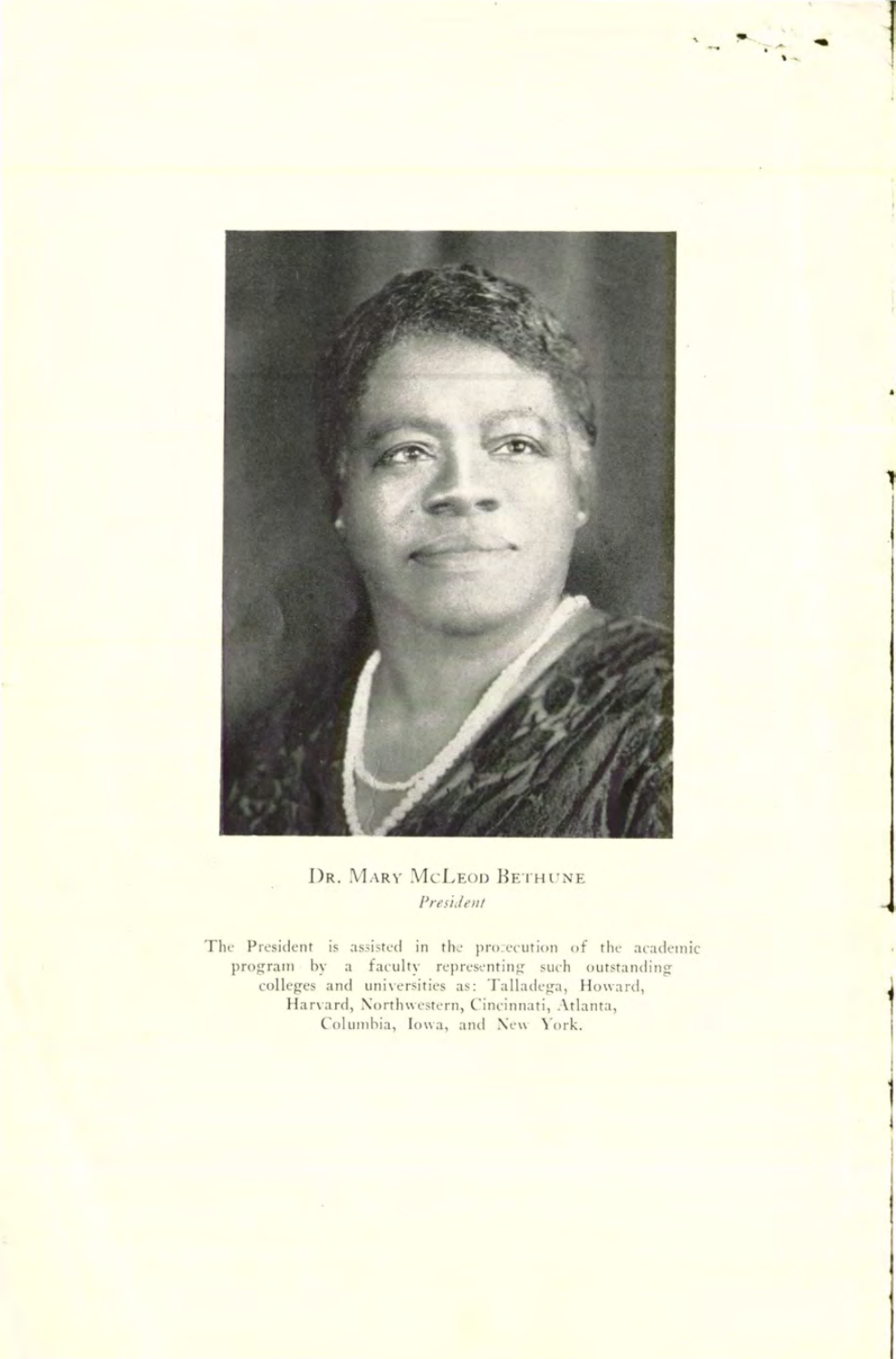#### **COLLEGE CALENDAR** 1939-1940

#### 1939

Sept. 18-Sixty-seventh academic year begins.

Sept. 18-19-Freshman Days.

 $\mathbb{R}^{\mathbb{R}^n \times \mathbb{R}^n}$ 

Sept. 20-Registration Day (new and old students).

Sept. 21-Autumn quarter begins, 8:00 o'clock a. m.

Sept. 22-First Noon-day Assembly, 11:30 a.m.

(Formal opening of the 67th Year of the College.)

Oct. 1-Founder's and Benefactors' Day.

Nov. 17-Little Theatre Presentation.

Nov. 30-Thursday-Holiday, Thanksgiving Day.

Dec. 8-Autumn Quarter closes, 4:30 p.m.

Dec. 9-Winter Quarter begins-Registration Day.

Dec. 15-Annual Christmas Carol Concert.

Dec. 21, 4:30 p. m., to January 2, 1940-Christmas Recess,

#### 1940

Jan. 3-Classes begin, 8:00 o'clock a. m.

Jan. 8-12-Week of Prayer.

Jan. 15-First Forum Lecture.

Feb. 11-Lincoln Douglas Day.

Feb. 18-George Washington and Booker T. Washington Day.

Feb, 23-Little Theater Presentation.

Mar. 8-Winter Quarter closes, 4:30 p. m.

Mar. 9-Spring Quarter begins, Registration Day.

Mar, 10-All-States Dav.

Mar. 17-Senior Sunday.

Mar. 30-One-act Play Tournament.

Apr. 17-Student Government Day.

Apr. 26-Inter-collegiate Debate,

May 5-Speech Department Presentation.

May 10-Little Theater Presentation.

May 12-Department of Public Speaking Presentation.

May 17-Annual "Prom".

May 19-Address to Student Organizations.

May 24-Annual Musical.

May 26-Baccalaureate Sermon, 3:00 p.m.

May 27-Commencement Play, 8:00 p.m.

May 29-Class Day Exercises, 4:30 p.m.

May 30-Alumni Day.

May 31-Student Achievement Hour, 9:00 a. m.

M. E. Church Conference Roll Call, 10:00 a. m.

Commencement Exercises, 3:00 p.m.

June 10-Summer School begins.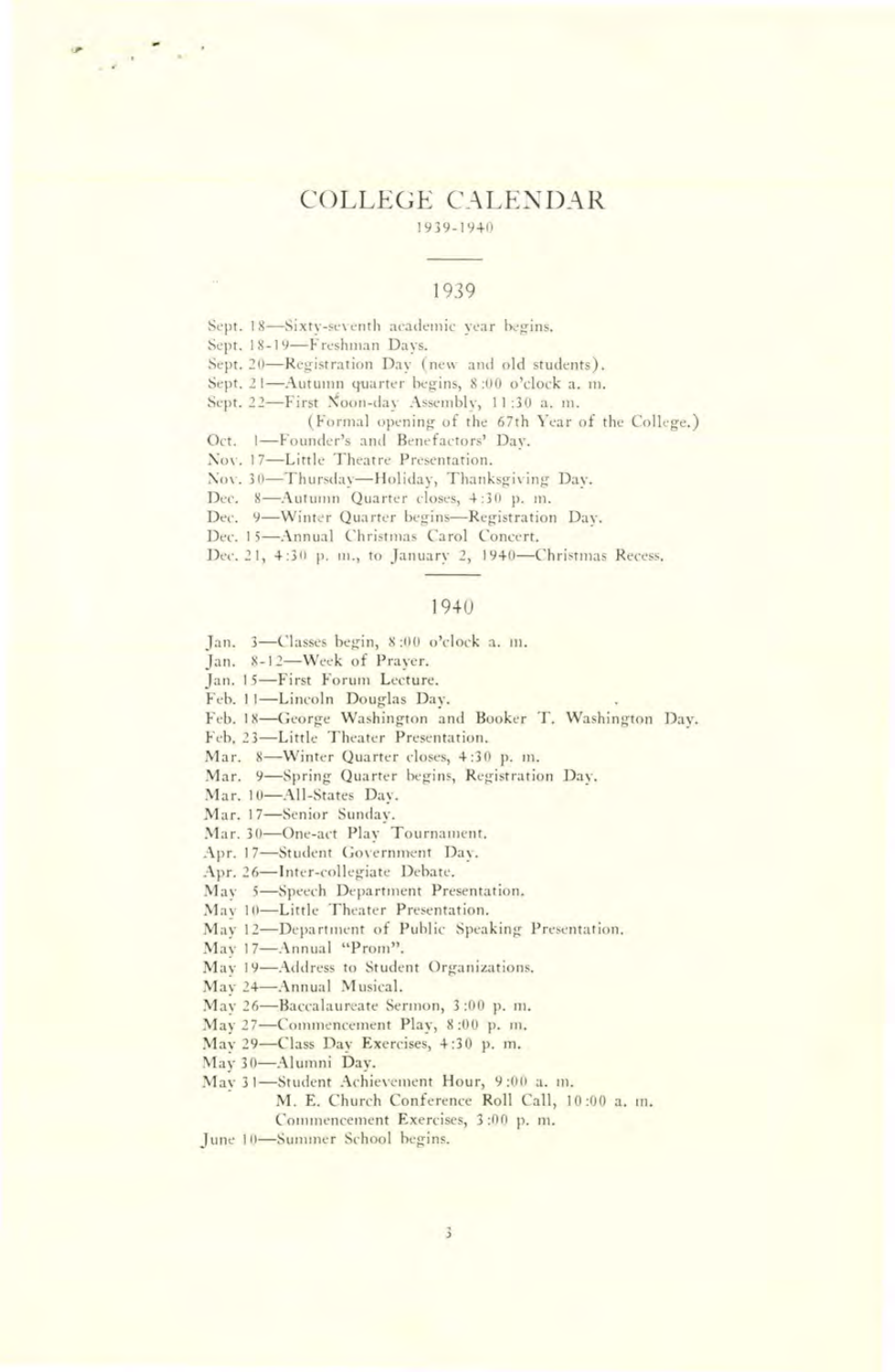#### **DATE OF OPENING**

 $\label{eq:1} \nabla_{\alpha\beta} = \nabla_{\beta} \nabla_{\beta} \nabla_{\beta} \nabla_{\beta}$ 

The College opens September 18 for Freshmen and New Students. Your presence is required during Freshman Week, September 18-19. If you plan to enter the College, make your application early in the summer, because it often takes a long time to get your record from your former school. Above all, avoid coming to the College without having made an application. All applications should be addressed to the Registrar, Bethune-Cookman College, Daytona Beach, Florida.

A cordial welcome will be yours when you arrive at Bethune-Cookman College.

## **FRESHMAN WEEK**

Preceding the opening of the school year, the college students are required to come to Bethune-Cookman for a two-day program designed to help them make adjustments to the new college environment which will hest meet their individual needs.

All new college students, whether freshmen or of advanced standing are required to be present the first day. (See the College Calendar for the date of Freshman Week.)

A fee of \$1.00 is charged of all new College students to apply toward the expense of Freshman Week.

#### **HISTORY OF BETHUNE-COOKMAN COLLEGE**

Cookman Institute was founded in 1872 by the Rev. Dr. S. B. Darnell. During the month of October, 1904, in a little rented cabin, with five little girls, a dollar and a half in capital, a vision of the future and faith in God, the Daytona Normal and Industrial Institute for Negro girls was established by Mary McLeod Bethune.

In July, 1923, the Daytona Normal and Industrial Institute was taken under the auspices of the Board of Education for Negroes of the Methodist Episcopal Church, and Cookman Institute was merged with it. Thus came into being Bethune-Cookman College, a private, non-profit, co-educational Junior College for Negroes. In 1931 it was accredited by the Southern Association of Colleges and Secondary Schools.

#### **CREDIT AND STANDING**

The College is fully accredited as a two-year college. Since the various regional Associations accept each other's ratings this means that credits earned at Bethune-Cookman College are valid anywhere in the United States. A student may, therefore, take his freshman and sophomore years here, and, provided his work has been of sufficiently high grade, may have his credits transferred to any College or University that accepts transfer students.

#### **LOCATION**

Bethune-Cookman College is situated in the historic Halifax Country at Daytona Beach, a city popularly known as the "City of Ocean Breezes". The College is located at the corner of Second and McLeod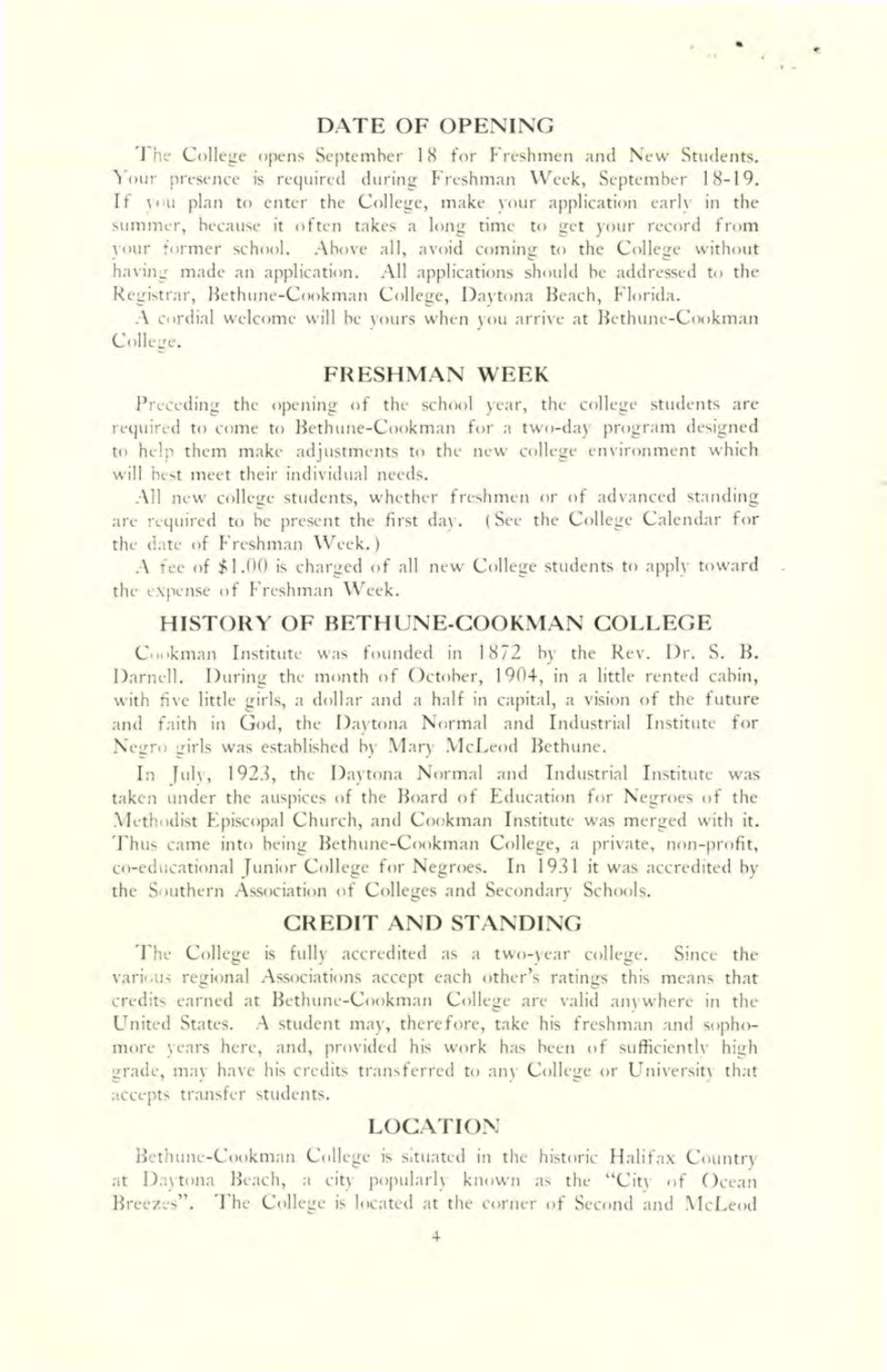Avenues, within two blocks of business centers, churches, and theatres. Daytona is well known for its mild, year-round climate. The resident population of Daytona Beach is 20,099. Negroes constitute one-third of this population. The proximity to the beach is one of the most attractive features of Daytona, and students who attend the college not only enjoy distinctive educational facilities, but have the opportunity to enjoy outdoor life in its most delightful form.

#### **FACULTY**

The faculty of Bethune-Cookman College is made up of men and women, graduates of a representative group of the leading colleges and universities in America as indicated on page two.

In addition to their teaching duties, the members of the faculty take an active interest in the life of the college in serving as sponsors and advisers to various clubs and erganizations, and thus come in frequent contact with the students outside of the classroom.

#### **DORMITORIES**

As good accommodations as any college can offer are provided in Curtis Hall and Cookman Hall. They occupy the central part of the large campus, which is set in lawn, trees, shrubs, and flowers, leaving abundant space for athletic fields and tennis courts.

Both dormitories are modern, having large outside rooms attractively furnished, electric lights, steam heat, etc.

## **CURRICULUM**

TYPES OF CURRICULA-Bethune-Cookman College offers three types of curricula: (1) Teacher-training, (2) Transfer, and (3) Terminal,

THE TEACHER-TRAINING CURRICULUM-This curriculum is designed to prepare students to teach in the elementary schools. Those who complete this curriculum are eligible to receive the Graduate State Certificate. It is composed of general education or subject-matter courses and professional or educational subjects.

THE TRANSFER CURRICULA-These curricula are designed for those students who are definitely *sure* that they wish to continue their training through the upper divition of a four-year college. The three types of transfer curricula are: (a) Liberal Arts and Sciences, (b) Home Economics. (c) Commercial or Business Administration.

THE TERMINAL CURRICULUM-This curriculum is the answer of Bethune-Cookman College to the challenge that profitable learning activities should be provided for all young people. This curriculum features in its content general education and vocational subjects.

CURRICULUM OPPORTUNITIES-Students may, therefore, enter: The Teacher-Training Division, the Home Economics Division, the Business Administration Division, or the General Education and Vocational Division.

In each division ninety-six (96) quarter hours, and ninety-six (96) quality points are required for graduation.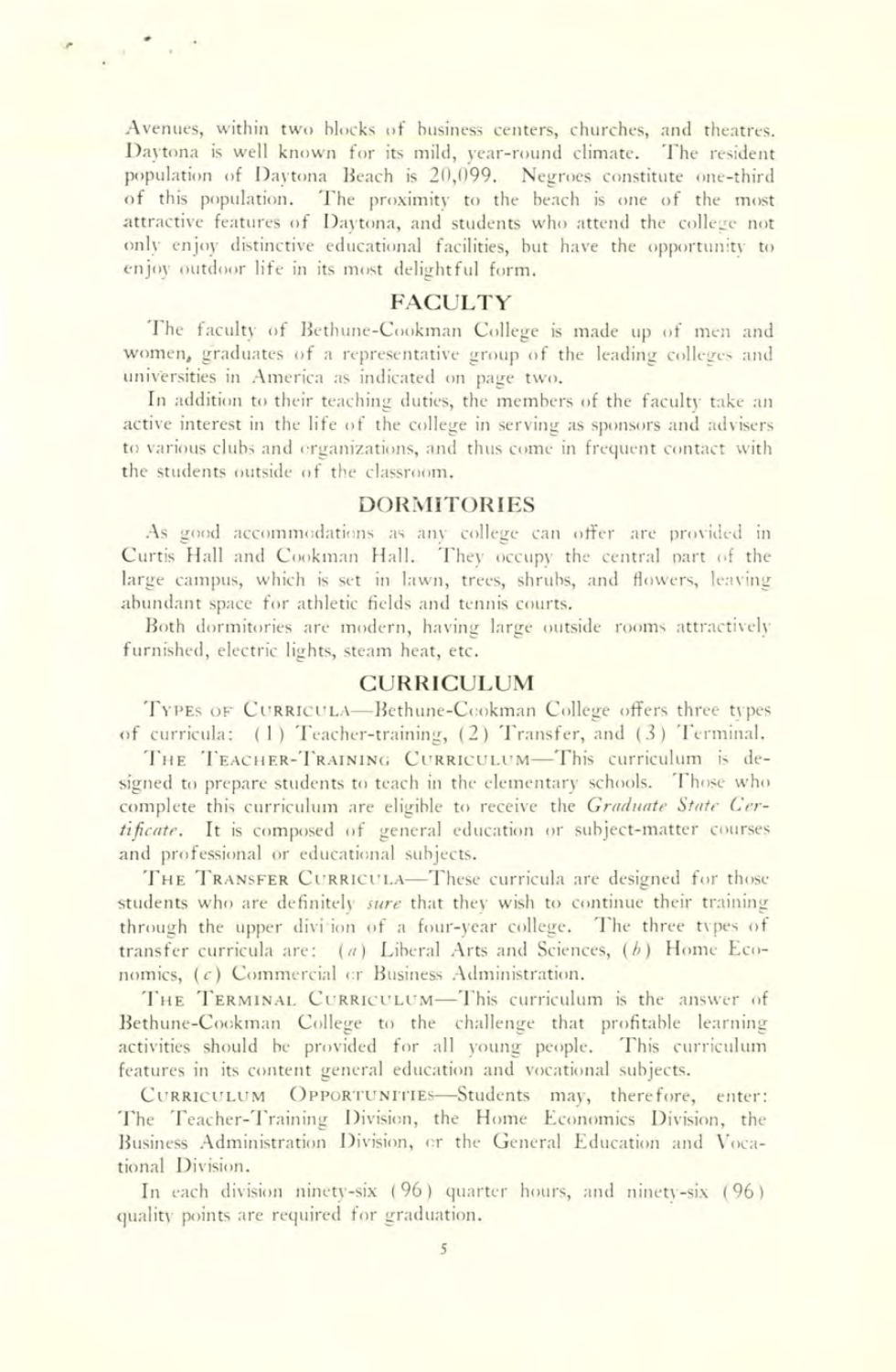#### **RESIDENCE REQUIREMENT**

All students, men or women, whose parents or guardians do not live in Daytona Beach, will be required to live in the college dormitories. This requirement will be waived only when the President gives written permission to live in the city of Daytona Beach.

## **BEHAVIOR**

Membership in the Bethune-Cookman College family is a privilege. Members in a family are expected to evince forms of social behavior which contribute positively toward enhancing its desirability as a place in which to live. Young men and women who remain in the College are those who are willing and able to conform to this standard.

Discipline is administered with a view to the moral development of the student as well as the peace and good order of the institution. A scrupulous regard for results is required from each student. When it becomes plain that such regard is refused, or that the student has no fixed purpose to benefit from the advantages offered, such student is removed without specific charges.

#### **ROOM EQUIPMENT**

All rooms are large and airy and are comfortably equipped with single beds, mattresses, pillows, dressers and chairs. The students are required to bring the following:

- 4 sheets for single bed
- 2 quilted mattress pads
- 4 pillow cases
- 2 hlankets or quilts
- 2 spreads
- 2 dressing table scarfs, and
- 2 laundry bags.

#### **SELF-SUPPORT**

Experience has demonstrated that it is not to the student's best interest to try to earn all of his expenses by working his way in school.

Students enrolling at Bethune-Cookman College for the first time should not come depending upon securing work, but should come prepared to pay the full amount of their expense until they have oriented themselves and have demonstrated their ability and worth. **The**  jobs are usually spoken for from year to year before the students leave for their summer vacation. Satisfactory service gives the student holding the job the preference.

## **STUDENT AID**

The College offers student aid in four ways:

1. TUITION SCHOLARSHIPS FOR FRESHMEN-A limited number of tuition scholarships for freshmen in the amount of \$60.00 each is available. These scholarships are awarded to the first, second or third ranking member of the high school graduating class of the current year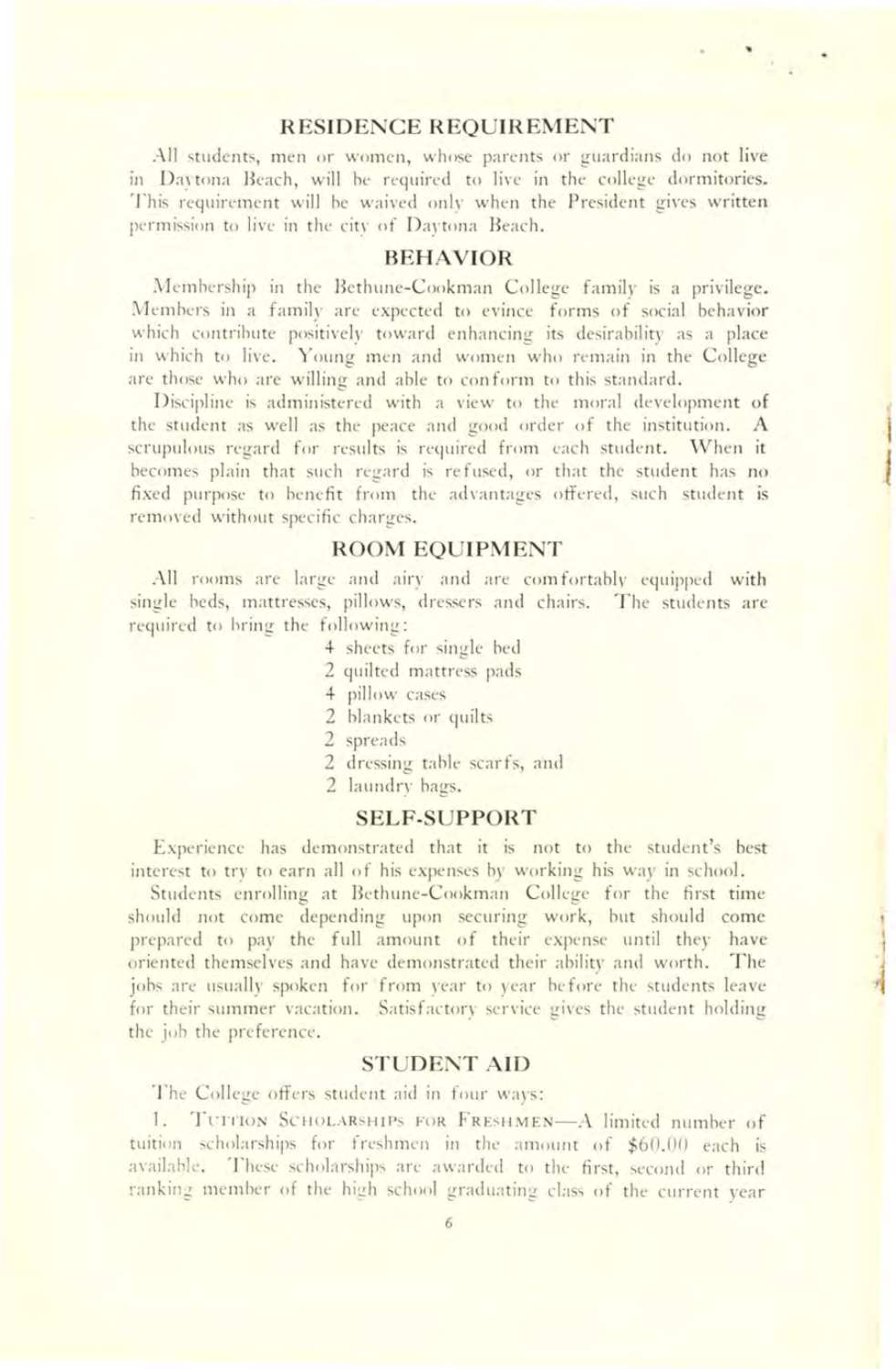upon recommendation of the high school principal. Only one scholarship is awarded each high school.

2. COLLEGE AID (N. Y. A.)-The College probably will have at its disposal a grant from the Federal Government. Students will be granted college aid from this source on the bases of need, character, and scholarship.

3. PART-TIME EMPLOYMENT-Part-time employment is possible for a limited number of students in various campus jobs.

4. FULL-TIME EMPLOYMENT-Students who find themselves financially unable to enter college may find it convenient to enter as full-time work students-that is, work one year and go to school the following vear.

Persons wishing to make application for any of these forms of help

| September 18-October 14 \$50.00                                             |         |
|-----------------------------------------------------------------------------|---------|
| \$20, tuition; \$20, 1st month's room, board, laundry; \$10, entrance fees. |         |
| October 15-November 11 \$25.00                                              |         |
| \$20, 2nd month's room, board, laundry; \$5, entrance fees.                 |         |
| November 12-December 8                                                      | \$25.00 |
| 530 Ted among the summer formed from the second company of                  |         |

\$20, 3rd month's room, board, laundry; \$5, entrance fees.

#### **SECOND QUARTER \***

December 9-January 6  $$35.00$ 

\$20, tuition; \$15, 4th month's room, board, laundry. tunities for development through activities outside the classroom.

Literary development is afforded through several literary societies which foster public recitals, debates, and speaking contests. The college is a member of a triangular debate league with Florida Normal and Collegiate Institute of St. Augustine and Edward Waters College of Jacksonville.

The school maintains a membership in the Florida State Interscholastic Athletic Association. Football, baseball, track, basketball, and tennis (the last for boys and girls) are engaged in on a competitive basis. These activities are supplementary to the Physical Education given in classes to all students. The ideal climate of the Halifax Country makes outdoor sports possible the year 'round.

Students with musical taste are urged to join the Glee Club, Choral Class, Band or Orchestra. These units render numerous public programs, on which at times, commendable performances of individual students attract scholarships from philanthropic visitors for further technical training.

The moral and spiritual atmosphere of the campus is safeguarded by regular religious services and by voluntary organizations as the Young Men's Christian Association, Young Women's Christian Association, and Queen Esther Circle.

Among the voluntary organizations are: Mummies, Zeniths, Cavaliers, Cavalettes, Costalards, Boosters.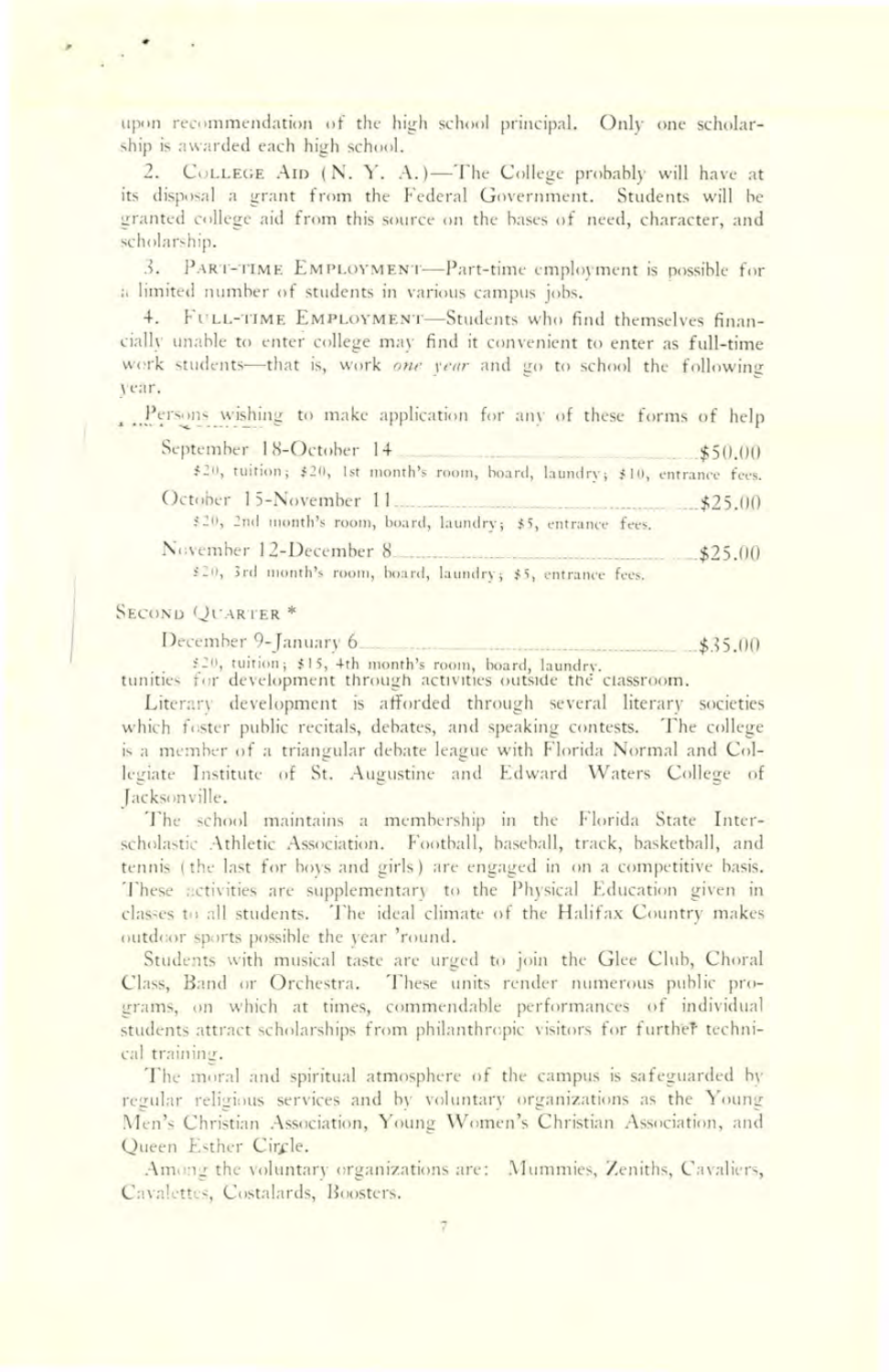Heading up all autonomous student groups is the Student Council. This is a body of thirteen of the leading students of the school, elected by class groups and approved by the faculty. It serves as an official spokesman for the student body in making general petitions to the faculty and in assisting in various ways to uphold the morale and promote the best interests of the institution.

#### **HEALTH**

A fee of \$5.00 a year is required of every student. Receipts from this fee are used to pay, in part, the cost of medical examination, and service for ordinary cases of illness. This fee does not cover surgical operations, oculist's or dentist's charges, charges for protracted illness where special nursing is required, or charges for the treatment of social diseases.

the student as well as the peace and government was to scrupulous regard for results is required from each student. When it becomes plain that such regard is refused, or that the student has no fixed purpose to benefit from the advantages offered, such student is removed without specific charges.

## **ROOM EQUIPMENT**

All rooms are large and airy and are comfortably equipped with single beds, mattresses, pillows, dressers and chairs. The students are required to bring the following:

4 sheets for single bed

## **REQUIRED PARTICIPATION COURSES**

All students, girls and boys, are required to carry Physical Education, Bible, Homemaking or Vocational courses during the two college years.

#### **FEES AND EXPENSES**

## **Year Fees**

|  |  | (Fractional parts of year are disregarded) |        |
|--|--|--------------------------------------------|--------|
|  |  | Medical Fee                                | \$5.00 |
|  |  |                                            | 2.00   |
|  |  | Athletic Fee                               | 5.00   |
|  |  | Library Fee.                               | 4.00   |
|  |  | Student Activity Fee 3.00                  |        |
|  |  |                                            |        |
|  |  |                                            |        |

#### $$20.00$ Total Quarterly Fees

|  |  | $\sigma$ uarterry rees |         |
|--|--|------------------------|---------|
|  |  | Tuition (per quarter)  | \$20.00 |
|  |  | (For entire year)      | 60.00   |

#### Monthly Fees

 $$20.00$ Board, room, and laundry, per month ...

The College reserves the right to increase, on thirty days' notice, the fees and rate charged for board at the dining hall, and any other expense where decided necessary. Four (4) weeks make a school month.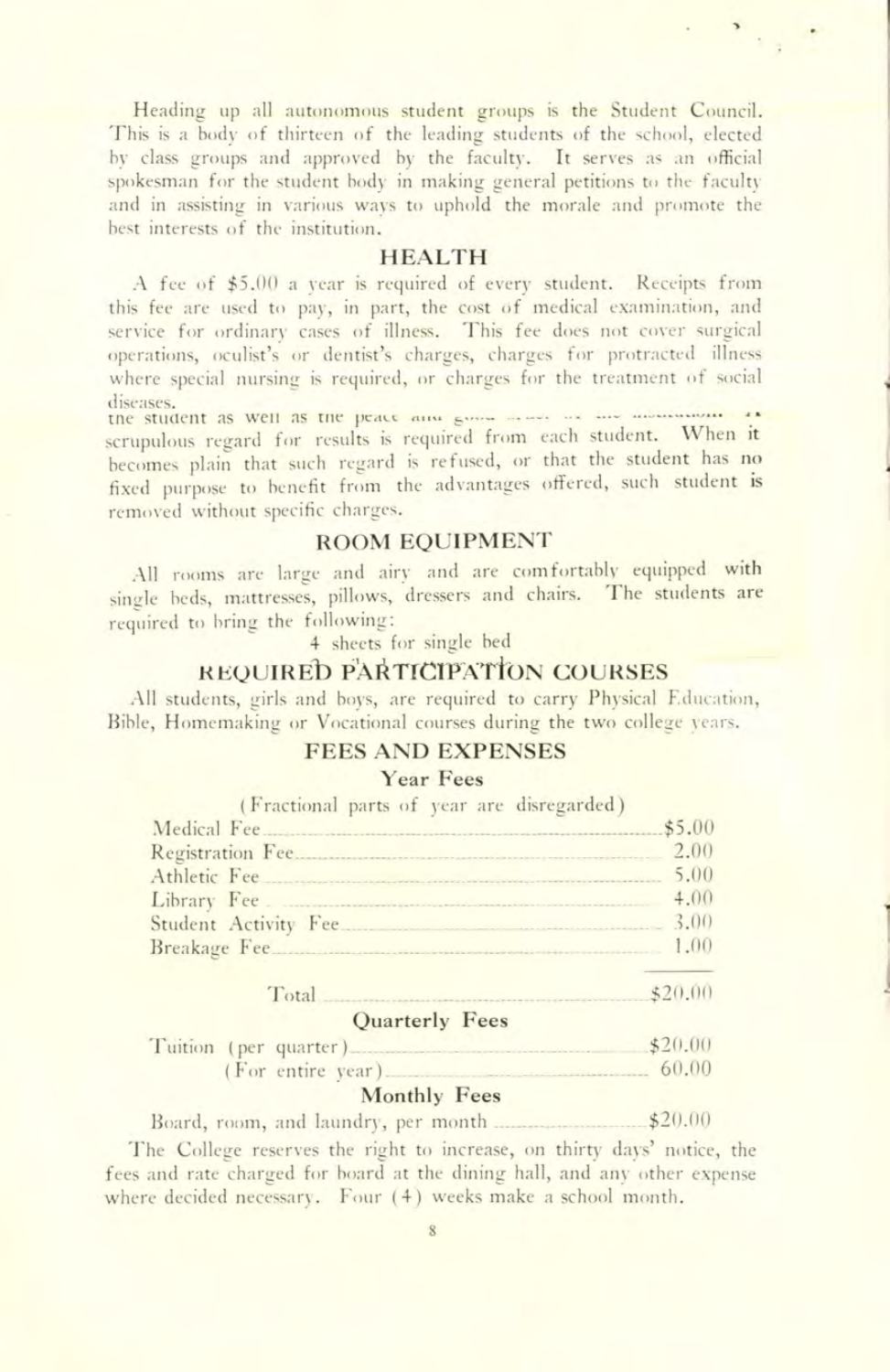## **Special Fees**

Courses in Public School Art, Public School Music, Piano, and Science carry course fees as indicated in the description of the courses.

All fees are payable at quarter entrance; board and room bills payable monthly in advance.

Books: At least \$10.00 will be needed to buy books. Students must have books to do good work.

The yearly cost to a boarding student attending Bethune-Cookman College is \$255.00.

## **Schedule of Expenses**

#### **FIRST OUARTER**

 $\mathcal{L}^{\bullet}$  .

| September 18-October 14 \$50.00                                                               |  |
|-----------------------------------------------------------------------------------------------|--|
| \$20, tuition; \$20, 1st month's room, board, laundry; \$10, entrance fees.                   |  |
| \$20, 2nd month's room, board, laundry; \$5, entrance fees.                                   |  |
| November 12-December 8 \$25.00<br>\$20, 3rd month's room, board, laundry; \$5, entrance fees. |  |
| <b>SECOND QUARTER *</b>                                                                       |  |
| \$20, tuition; \$15, 4th month's room, board, laundry.                                        |  |
| Fifth month's room, board, laundry.                                                           |  |

February 4-March 8  $$20.00$ Sixth month's room, board, laundry.

#### THIRD QUARTER \*\*

| March 9-April 5                                        | \$40.00 |
|--------------------------------------------------------|---------|
| \$20, 7th month's room, board, laundry; \$20, tuition. |         |
| April 6-May 3 \$20.00                                  |         |
| Eighth month's room, board, laundry.                   |         |
| May 4-May 31 \$20.00                                   |         |
| Ninth month's room, board laundry.                     |         |

\* Students entering the second quarter and not in attendance the first quarter will make a first payment of \$45 (\$20, tuition; \$15, 4th month's room, board, laundry; \$10, on entrance fees), and payments for the remaining months of the quarter as of the first quarter.

\*\* Students entering the third quarter and not in attendance during a previous quarter will make payments as of the first quarter.

## Refund

No refund of fees will be made to students who leave the College before the close of the quarter.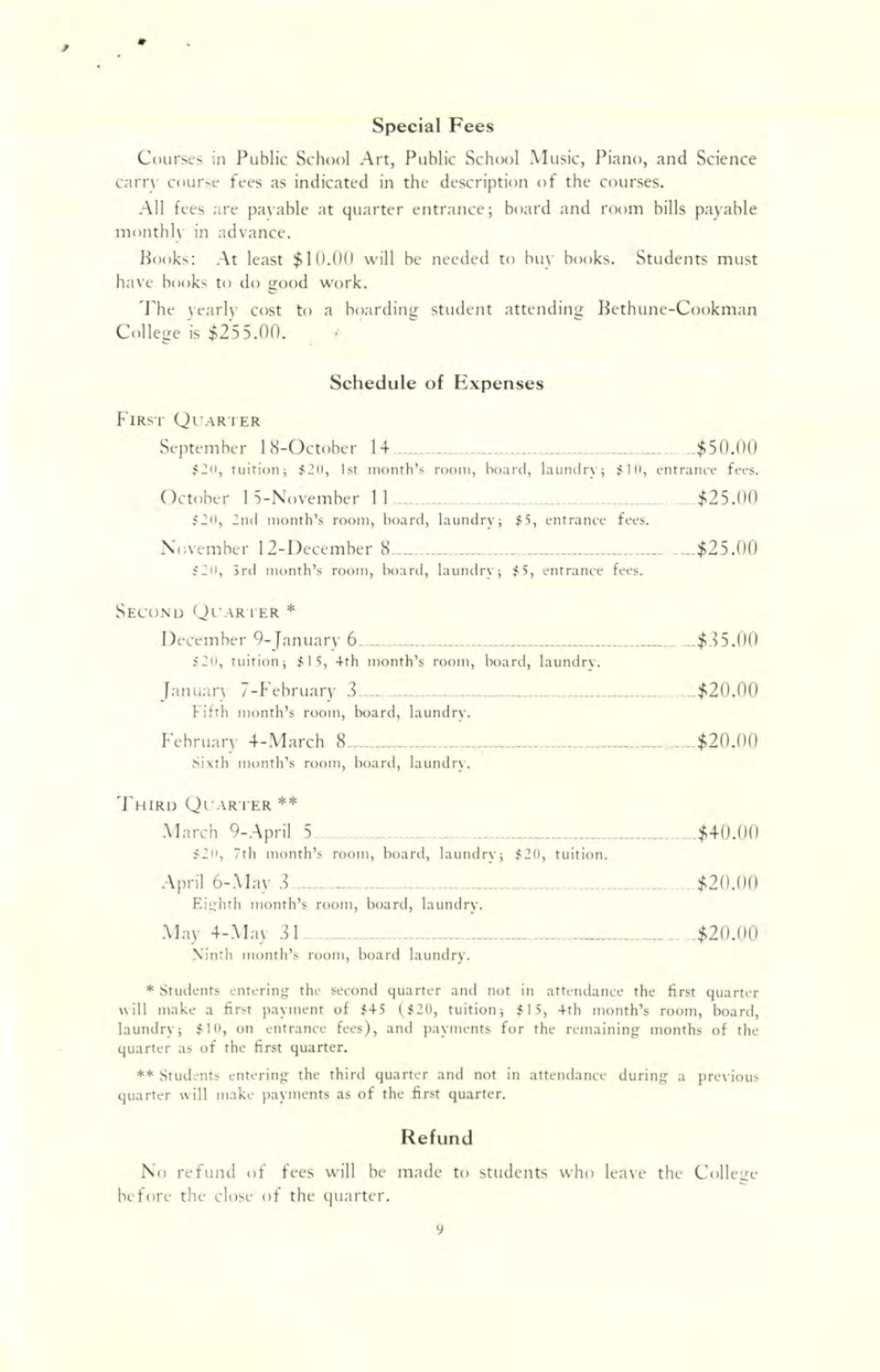#### **TO PARENTS OF STUDENTS**

 $\mathbf{r} = \mathbf{r}$ 

1. Parents are promptly notified of their children's illness. Every care will he given the health and happiness of the students of this College.

2. Parents are asked not to make too frequent requests for their children to leave the College. All requests for students to come home or go elsewhere should he made in writing to the President at least one week prior to the time the student desires to leave. Telegrams requesting children to come home should state reasons for such requests. Requests for leave from parents to children will not be considered.

3. Students who leave before the close of their first month in the College are charged for a full month's expenses. All bills are payahle one month in advance. If a student allows his accounts to lag he will he dropped out of class or requested to withdraw from the College. No diploma or certificate is granted any student until all bills with the College are settled.

4. In paying bills, parents are advised to send money directly to Bethune-Cookman College. Money should be sent by registered letter, money order, or certified check. Personal checks have proved too troublesome to be handled.

5. Money orders and checks should he made payable to Bethune-Cookman College.

#### **ADMISSION**

Admission to Bethune-Cookman College is conditioned upon satisfactory credentials as to the character, ability, and preparation of the applicant. Application should be filed in the Office of the Registrar at least one month prior to the beginning of the quarter in which the student proposes to register. A Blank for this purpose will he found at the hack of this bulletin.

#### **ADMISSION TO FRESHMAN CLASS**

Admission to the Freshman Class may be either  $(1)$  by certificate, or  $(2)$  examination.

## **A FINAL WORD**

The College opens September 18 for freshmen and new students. Your presence is required during Freshmen Week, September 18-19. If you plan to enter the College, make your application early in the Summer because it often takes a long time to get your record from your high school. Above all, avoid coming to the College without having made an application. All applications should be addressed to the Registrar, Bethune-Cookman College, Daytona Beach, Florida.

A cordial welcome will he vours when you arrive at Bethune-Cookman College.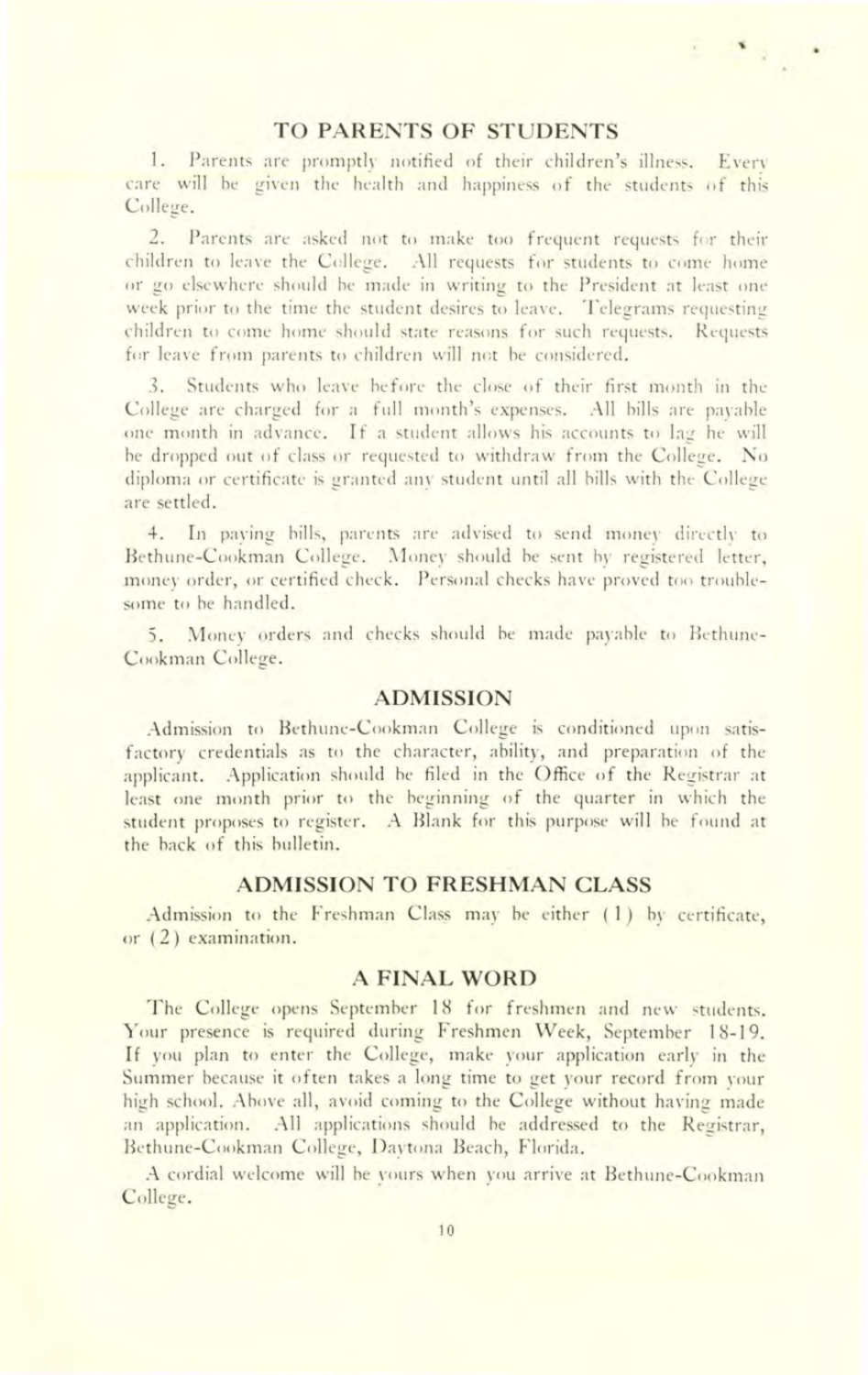$(Your Picture)$ 

## APPLICATION FOR ADMISSION TO BETHUNE-COOKMAN COLLEGE

DAYTONA BEACH, FLORIDA

| Name        |                                             |                                                                                                                                                                                                                                |                                                                                |
|-------------|---------------------------------------------|--------------------------------------------------------------------------------------------------------------------------------------------------------------------------------------------------------------------------------|--------------------------------------------------------------------------------|
|             | $(Last)$ ( <i>First</i> )                   |                                                                                                                                                                                                                                | (Middle)                                                                       |
|             | Post Office Post Office                     |                                                                                                                                                                                                                                |                                                                                |
|             |                                             | R. F. D. or Street Number                                                                                                                                                                                                      |                                                                                |
|             |                                             |                                                                                                                                                                                                                                | Are you a church member? What denomination?                                    |
|             | Name of Pastor                              |                                                                                                                                                                                                                                |                                                                                |
|             |                                             |                                                                                                                                                                                                                                | When do you desire to enter Bethune-Cookman College?                           |
|             |                                             | Parent's Occupation and the contract of the contract of the contract of the contract of the contract of the contract of the contract of the contract of the contract of the contract of the contract of the contract of the co |                                                                                |
|             |                                             | Parent's Address have a control of the control of the control of the control of the control of the control of the control of the control of the control of the control of the control of the control of the control of the con |                                                                                |
|             |                                             | Your Birthplace.                                                                                                                                                                                                               |                                                                                |
|             |                                             |                                                                                                                                                                                                                                | Date of Birth Nour Age in Years                                                |
|             |                                             |                                                                                                                                                                                                                                | Weight ____________Height _______________. Check physical condition regarding  |
|             |                                             |                                                                                                                                                                                                                                | general health: Very good Fair Poor                                            |
|             |                                             |                                                                                                                                                                                                                                | Eyes Teeth (If glasses are necessary, have eyes fitted with                    |
|             |                                             |                                                                                                                                                                                                                                | glasses before entering. Have needed dental work done before entering school.) |
|             |                                             | I have completed and a series of the complete of the series of the series of the series of the series of the series of the series of the series of the series of the series of the series of the series of the series of the s | <b>Grades</b>                                                                  |
|             | I graduated Allen Communications<br>(Month) | (Da)                                                                                                                                                                                                                           | (Year)                                                                         |
|             |                                             |                                                                                                                                                                                                                                |                                                                                |
|             |                                             | Name of Principal                                                                                                                                                                                                              |                                                                                |
| Post Office |                                             |                                                                                                                                                                                                                                |                                                                                |